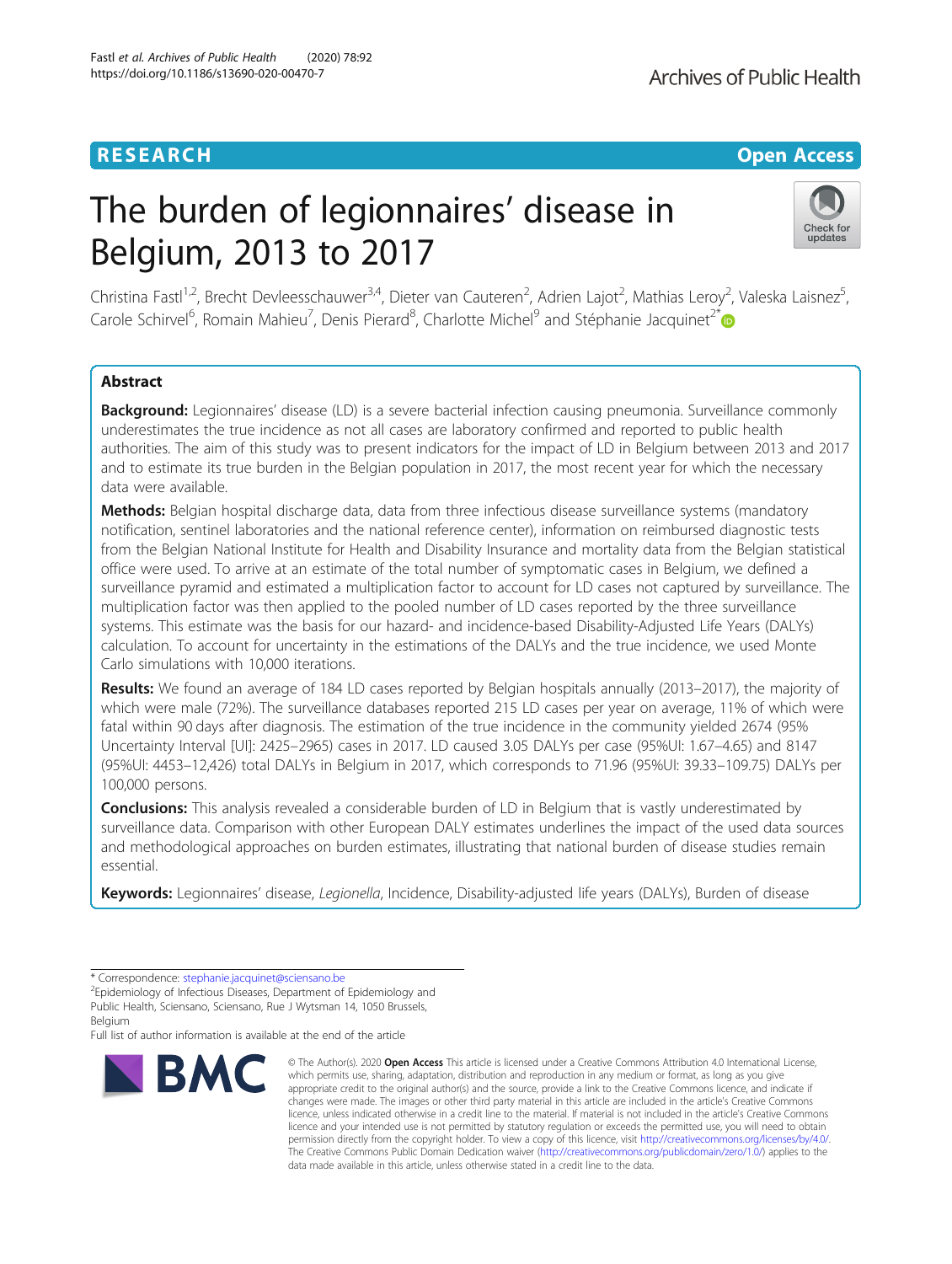# Background

Legionnaires' disease (LD) is a commonly underdiagnosed cause of pneumonia  $[1]$  $[1]$ . It is acquired through the inhalation of water droplets containing bacteria of the family Legionellaceae, which can multiply within amoeba and are ubiquitously present in various aquatic environments. There are over 50 known Legionella species, nearly half of which have been isolated from human samples. Legionella pneumophila serotype 1 accounts for more than 90% of community-acquired LD cases [\[2\]](#page-7-0). In Europe, the age-adjusted overall reported annual incidence of LD is 1.0 to 1.6 cases per 100,000 persons but varies substantially between countries, which is likely influenced by their LD detection and reporting capabilities [[3,](#page-7-0) [4](#page-7-0)]. The disease predominantly affects males and persons aged above 65 years and is fatal in around 9% of reported cases [[3](#page-7-0)]. Most reported cases occur sporadically and are community-acquired [\[3](#page-7-0)]. LD cannot be clinically distinguished from pneumonia caused by other agents; a definite diagnosis therefore requires the confirmation of the pathogen in specimen of the patient. This necessity of specific diagnostic tests and their shortcomings have been suggested to contribute to its frequent underreporting by surveillance systems, along with lacking awareness for the disease by health professionals [\[5](#page-7-0)]. Previous studies investigating the burden of LD have therefore included means to account for cases missed by surveillance in their analysis [[6,](#page-7-0) [7\]](#page-7-0).

The objectives of this study were to present indicators that reflect the impact of LD in Belgium between 2013 and 2017 and to estimate the true burden of the disease in the specific context of the Belgian population in 2017.

# Methods

# Reference period and population

Different data sources were used to describe and estimate the burden of LD in the Belgian population. We summarized information on the reported cases, hospitalizations and deaths due to LD for all years between 2013 and 2017 for which the respective data were available. For the year 2017, we also estimated the true incidence of LD in Belgium and calculated the Disability Adjusted Life Years (DALYs) caused by the disease. This was only done for 2017, as it was the only year with fully available data for this purpose after 2016, the year in which the reimbursement of the urinary antigen (UAg) test was introduced in Belgian hospitals (as described below), which is believed to have affected the LD detection frequency in the country. Incidence and DALY rates per 100,000 population were calculated based on the Belgian population on the 1st of January 2017 [\[8\]](#page-7-0).

This article does not address Pontiac fever, another clinical manifestation of a Legionella spp. infection that only has a mild, flu-like course and usually does not require treatment, as it is not included in the current case definition for LD by the European Union [\[9](#page-7-0)].

# Data sources

# Hospital discharge data

The hospital discharge data (HDD) are a national and compulsory database managed by the Belgian Federal Public Service Health, Food chain safety and Environment. Since 1991, all hospitals have to report data about discharge diagnosis, duration of stay and basic demographic characteristics of all patients. Until the end of 2014, diseases were coded according to the International Statistical Classification of Diseases and Related Health Problems, 9th revision (ICD-9). Since 2016, the 10th revision of the ICD is in use. There are no data available for 2015, the transition period.

To present the number of hospitalized LD cases, we analyzed all hospital records with a patient discharge date between 2013 and 2017 and a primary (main) or secondary diagnosis of LD (ICD-9 code: 482.84 Pneumonia due to Legionnaires' disease; ICD-10 code: A48.1, Legionnaires disease).

Furthermore, as part of the estimation of the true incidence of LD in Belgium in 2017 (described below), hospital records with bacterial pneumonia as primary or secondary diagnosis (ICD-10 codes J13 and J15–J18) from 2017 were extracted and used to estimate the proportion of LD cases that were not tested for Legionella spp. and therefore not captured by surveillance.

# Belgian surveillance systems for legionnaires' disease

There are three Belgian surveillance systems that register diagnosed cases of LD; i.e., mandatory notification (MN), sentinel laboratories (SL) and the national reference center (NRC). The surveillance system of SL is managed by Sciensano, the Belgian Institute of Health. Sciensano also receives data from the NRC and MN each year in order to carry out its missions of surveilling infectious diseases and providing data to the World Health Organization (WHO) and the European Centre for Disease Prevention and Control (ECDC).

MN is a competence delegated to the regional authorities in Belgium. Doctors are required to report each confirmed case of LD (following the EU case definition of LD [[9\]](#page-7-0)) to the health inspectorates of one of the three regions (Flanders, Wallonia or Brussels). The health inspectorates then collect demographic information, information about the diagnostic test used and risk factors, as well as other data necessary to identify the source of infection. In 2012, a capture-recapture study (CRS) with two data sources was performed in Wallonia, which estimated a reporting completeness of 65% of the MN [[10\]](#page-7-0).

The SL surveillance system is based on voluntary participation by Belgian laboratories. Each participating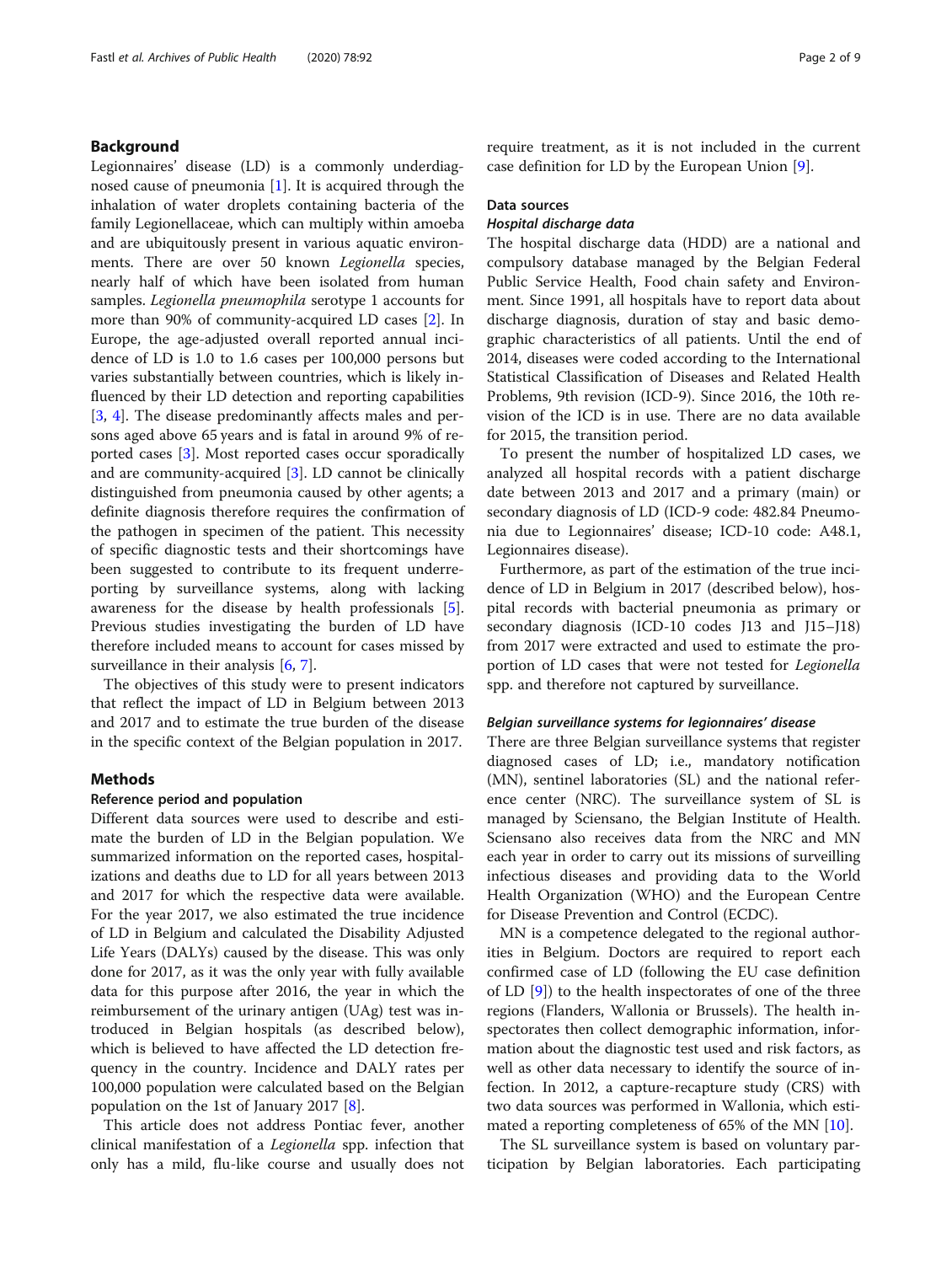laboratory sends weekly positive diagnoses of a series of diseases, including LD. For LD, the SL collects demographic information and reports what diagnostic test was used. All patients with a positive test for Legionella spp. are reported, regardless of clinical symptoms. The surveillance network is estimated to cover around 50% of the diagnostic tests performed in Belgium [\[11](#page-7-0)].

For LD, the NRC consists of a consortium of two laboratories that confirm the diagnoses of samples sent by clinical laboratories and perform more complex examinations (culture, PCR and typing). Cases are reported by them in accordance with the EU case definition for LD [[9\]](#page-7-0). The NRC has been established in 2011 [[12\]](#page-7-0). The rate of reporting completeness of this surveillance source is unknown for LD.

The data extracted from the three available data sources for this study are anonymous, but contain information about postal code, date of birth and sex of the patient. These variables were used to identify and remove duplicates between the different sources in order to calculate the unique annual number of 'reported LD cases' in Belgium from 2013 to 2017 that will be used in the remainder of the manuscript. To avoid mismatches, cases for which one of the three variables was missing were not considered in this process.

As part of the estimation of the true incidence of LD, the completeness of reporting of diagnosed LD cases was estimated by performing a capture-recapture study (CRS) with all three data sources for the year 2017, using a generalized linear model with a log link function and a Poisson error structure. A more detailed description of this step can be found in Additional file [1](#page-6-0) and the outcome of the CRS is displayed in Additional file [2.](#page-7-0) We also used the data from MN Flanders to ascertain the proportions of the diagnostic tests used in Belgium (see Additional file [1](#page-6-0)), as this information was most complete from this data source.

# Mortality data

The Belgian statistical office, Statbel, compiles demographic information and information about the causes of death of all deceased persons in Belgium. Using the variables birth date, postal code and sex, we combined this dataset with the data on reported LD cases to find cases that died within 90 days after diagnosis in each year between 2013 and 2016 (data for 2017 were not available). The threshold of 90 days was chosen as the authors believed that most deaths connected to LD would have occurred within this period and that deaths reported thereafter may have more likely been unrelated to the infection. The case fatality ratios were calculated by dividing the number of deaths we found with this approach by the total number of reported cases for each year.

# The Belgian National Institute for health and disability insurance

The Belgian National Institute for Health and Disability Insurance (NIHDI) started reimbursing UAg tests for LD in hospitals in September 2016. For the estimation of the true incidence of LD in Belgium in 2017 (see below), we used the number of UAg tests that have been reimbursed in 2017.

More information about the institutions that provided the data can be found in Additional file [3](#page-7-0).

# True incidence and disability-adjusted life years (DALYs) True incidence of legionnaires' disease

LD incidence was estimated using a pyramid reconstruction approach in which the different steps necessary for the reporting of a symptomatic LD infection in the community by a laboratory-based surveillance system are defined (Fig. [1\)](#page-3-0). The cases captured by surveillance (top of the pyramid) are only those that seek medical care, get diagnosed correctly and are properly reported. To arrive at an estimate of all symptomatic cases in the community (bottom of the pyramid), a multiplication factor (MF) to account for cases lost to reporting at each level of the pyramid is required [[13\]](#page-7-0).

We assessed the probability of transitioning from the lowest to the highest level of the pyramid for 2017 by using available Belgian data and information from the literature when no Belgian data were available. Additional file [1](#page-6-0) shows the data and data sources we used, as well as a more detailed description of the five steps in which we accounted for underreporting (at the healthcare level) and under-ascertainment (at the community level) of LD.

# Disability-adjusted life years (DALYs)

We used the DALY indicator to quantify the health burden of LD in Belgium. DALYs combine the mortality (Years of Life Lost, YLL) and morbidity (Years Lived with Disability, YLD) impact caused by a disease into a single measure, enabling the comparison of its burden between countries or regions and to other diseases. A more detailed description of the properties and calculation of this indicator can be found elsewhere [\[14](#page-7-0)]. To calculate the YLL, we used the reference life table from the 2017 Global Burden of Disease study which assigns a life expectancy of 87.9 years at birth to both men and women [\[15](#page-7-0)]. Social weighting functions were not included.

A disease model or outcome tree displays all possible manifestations of a disease that are considered in the DALY calculation. There are different methodological possibilities for constructing it. As recommended for assessing the burden of infectious diseases, we used incidence data and the hazard-based approach, where the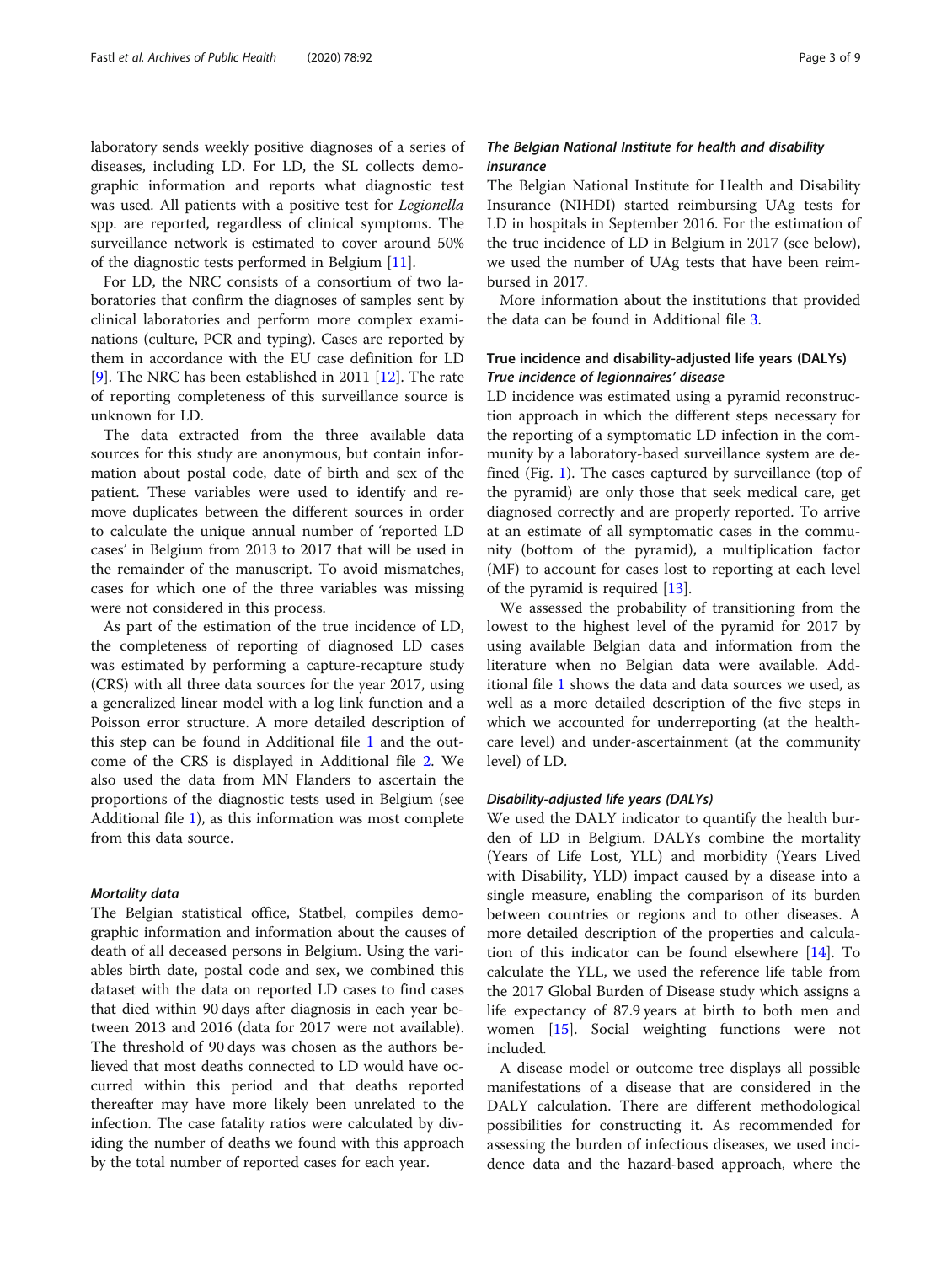<span id="page-3-0"></span>

leach level. They were derived using this equation: MF = 1/x, where x is the probability of transitioning from one level to the next higher one we determined for the respective level based on available Belgian data and literature (see Additional file [1](#page-6-0)). MF: multiplication factor; CRS: capturerecapture study; UI: Uncertainty Interval

infection constitutes the root of the outcome tree [[16](#page-7-0), [17\]](#page-7-0).

We used the outcome tree previously defined in the course of the Burden of Communicable Diseases in Europe (BCoDE) project [\[18\]](#page-7-0) and complemented it with data from the disease model from a Dutch study ([\[7](#page-7-0)], Online Appendix). The case fatality ratios for complicated cases and cases admitted to the intensive care unit were taken from the BCoDE outcome tree, while, in line with the Dutch study, the ratio for uncomplicated cases was set to 0%. We verified the appropriateness of these parameters in the context of this analysis by comparing

their weighted average (8.5%; weighted for the respective proportions of disease severity, which are shown in Additional file [4](#page-7-0)), to the Belgium-specific case fatality ratios we estimated for the years 2013 to 2016 (see Table 1), which were of similar magnitude. The final disease model is displayed in Additional file [4](#page-7-0).

# Data analysis and uncertainty

To account for uncertainty in the estimation of the true incidence, we fitted a distribution to each transition probability from one level of the surveillance pyramid to the next and performed Monte Carlo simulations (10,

Table 1 Presentation of the number of reported LD cases, the number of deaths among them and information about hospitalized LD cases in Belgium, 2013 to 2017

|                                             | 2013        | 2014        | 2015            | 2016            | 2017        | Mean        |
|---------------------------------------------|-------------|-------------|-----------------|-----------------|-------------|-------------|
| Reported LD cases <sup>a</sup>              | 190         | 186         | 191             | 227             | 280         | 215         |
| Deaths among reported LD cases <sup>b</sup> | 26          | 23          | 17              | 21              | n.a.        | 22          |
| Case fatality ratio (95%CI)                 | 14% (9–19%) | 12% (8-17%) | $8.9\%$ (5-13%) | $9.3\%$ (5-13%) | n.a.        | 11% (9-13%) |
| Hospitalized LD cases <sup>c</sup>          | 155         | 163         | n.a.            | 180             | 232         | 184         |
| Median duration of stay in days (min-max)   | 13 (0-130)  | $9(0-172)$  | n.a.            | $9(0-227)$      | $9(1 - 78)$ | 10          |
| Proportion of males                         | 66%         | 79%         | n.a.            | 71%             | 72%         | 72%         |
| Proportion of cases aged $\geq 65$ years    | 42%         | 40%         | n.a.            | 41%             | 49%         | 43%         |

LD Legionnaires' disease, CI Confidence interval, ICD International Statistical Classification of Diseases and Related Health Problems, n.a. No data available

<sup>a</sup>Combined cases from the national reference center, mandatory notification and sentinel laboratories; duplicates excluded based on overlapping birth dates,

postal codes and gender<br><sup>b</sup>Statistics Belgium death certificate data linked with data of the reported LD cases based on overlapping birth dates, postal codes and gender. Deaths within 90 days after diagnosis were included

c Hospitalized patients with a primary or secondary diagnosis of LD (ICD-9 code 482.84; ICD-10 code A48.1) as reported by the hospital discharge data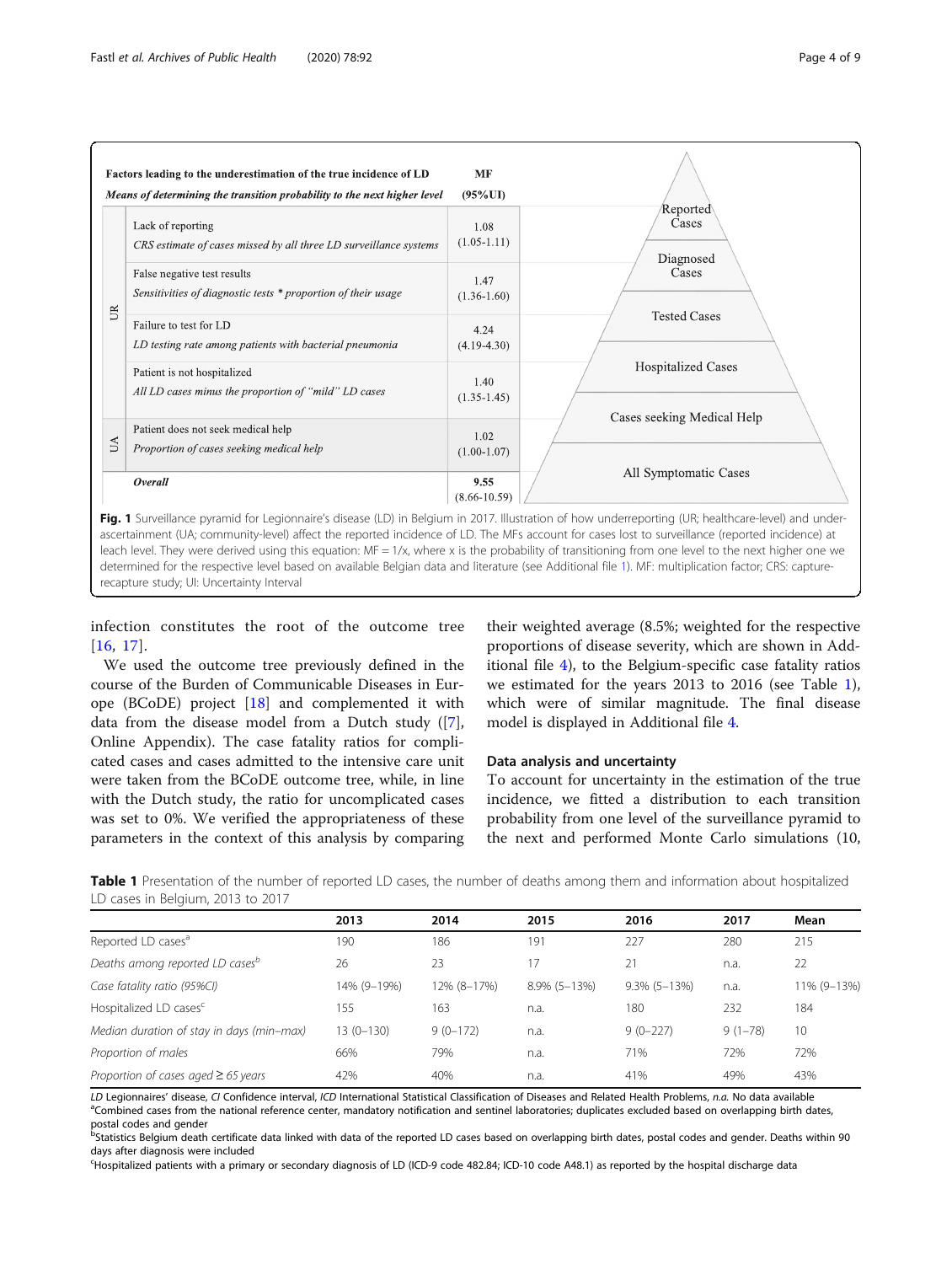000 iterations) to arrive at 95% uncertainty intervals (UIs) at each step of the pyramid (defined as the 2.5th and 97.5th percentile of the distribution of random values). We then multiplied the results to get an overall rate of reporting completeness and derive an overall 95% UI.

The level-specific and overall MFs, as well as their 95%UIs, were calculated as the inverses of the respective rates of reporting completeness. They are displayed next to the surveillance pyramid in Fig. [1](#page-3-0).

To assess the robustness of the MF, we performed a variable importance analysis (sensitivity analysis) to quantify the contribution of each uncertain input variable to the overall uncertainty of the end result. Specifically, we calculated partial correlation coefficients to quantify the correlation between a given input and the output, when adjusting for all other input variables. This approach is not affected by possible interactions between input variables, in contrast to standardized regression coefficients.

Additional file [1](#page-6-0) summarizes the model input and data sources we used to estimate the true incidence of LD in Belgium. The analyses were performed in R 3.6.1 [\[19](#page-7-0)], the R script can be found in Additional file [5.](#page-7-0)

The capture-recapture study (CRS) and the calculation of the DALYs were performed in SAS version 9.3 (SAS Institute Inc., Cary, NC, USA). We also used Monte Carlo simulations to account for the uncertainty in disability weights, disease durations and risks to develop the health outcomes used in the DALY calculation. The distributions we used for this step are shown in Additional file [4.](#page-7-0)

# Results

# Reported incidence, hospitalization and mortality

Table [1](#page-3-0) displays information on LD patients reported in the community and by hospitals in Belgium and LDassociated mortality for all years with available data between 2013 and 2017. Overall, the numbers of reported and hospitalized LD cases showed increasing trends, especially after 2015. Most cases reported by hospitals were male (72%) and over 40% were aged 65 years or older. LD patients stayed in the hospitals for a median duration of 13 days in 2013 and 9 days in the years with available data thereafter, with total days ranging from 0 to up to 227 days. 11% of reported LD cases died within 90 days after diagnosis.

# True incidence

In 2017, the number of reported LD cases was 280 (2.47 reported cases per 100,000 inhabitants). The MF between cases ascertained through surveillance and cases in the community was estimated at 9.55 (95%UI: 8.66– 10.59) (see Fig. [1\)](#page-3-0). Thus, the estimated true incidence of LD was 2674 (95%UI: 2425–2965) cases in 2017, which corresponds to 23.62 (95%UI: 21.42–26.19) cases per 100,000 persons.

Figure [2](#page-5-0) shows the results of the variable importance analysis, sorted by decreasing order of importance. The largest partial correlation coefficients were found for the test sensitivity, followed by the proportion of hospitalized LD cases, the proportion of cases that seeked healthcare, and the proportion of diagnosed cases that were reported.

# Disability-adjusted life years (DALYs)

LD caused 810 YLD (95%UI: 465–1195) and 7336 YLL (95%UI: 3988–11,231) in Belgium in 2017, amounting to 8147 (95%UI: 4453–12,426) DALYs in total or 71.96 (95%UI: 39.33–109.75) DALYs per 100,000 persons. The individual burden was 3.05 (95%UI: 1.67–4.65) DALYs per LD case, 2.74 (95%CI: 1.49–4.20) of which were attributable to YLL and 0.30 (95%CI: 0.17–0.45) to YLD.

# **Discussion**

This study was conducted to estimate the DALYs caused by LD in Belgium in 2017 and to present different indicators for the burden of the disease for years between 2013 and 2017, depending on the availability of data.

The surveillance data showed an increase of the reported number of LD cases after 2015. This may be connected to factors such as climate change or population ageing, which have been suggested to contribute to the generally observed rise in reported LD incidence in Europe [\[4](#page-7-0)]. It might, however, also be explained by a rising awareness for the disease among health professionals and improved access to the UAg test following the introduction of its reimbursement in Belgian hospitals in September of 2016.

In line with previous observations [\[3](#page-7-0), [4\]](#page-7-0), persons with male sex were predominantly affected by LD (72%). This sexual dimorphism has also been reported for most other infections of the lower respiratory tract and has been suggested to be to be related biological factors, such as differing levels of sex hormones, which are known to impact immune activation. Women, have, for example, higher levels of the immune-stimulating sex hormone estradiol than men while they produce less testosterone, which has anti-inflammatory properties. Factors, such as anatomical differences or differences in lifestyles and socioeconomic statuses between the sexes, may also contribute to their unequal vulnerability to lower respiratory infections [\[20,](#page-7-0) [21\]](#page-7-0).

Our DALY calculation revealed a considerable burden which was mainly due to premature mortality, with 3.05 DALYs per case (95%UI: 1.67–4.65) and 8147 (95%UI: 4453–12,426) total DALYs per year, corresponding to 71.96 (95%UI: 39.33–109.75) DALYs per 100,000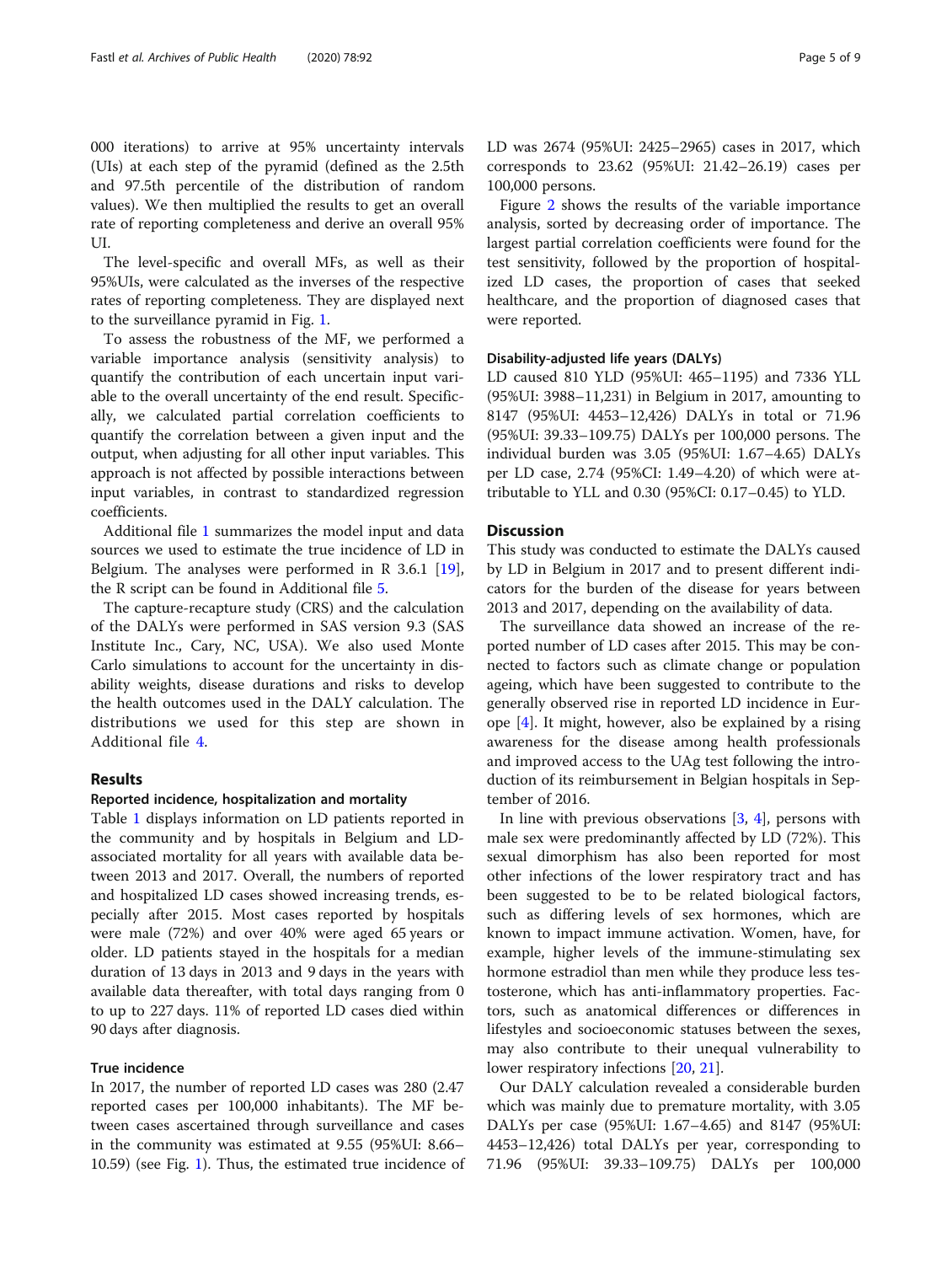<span id="page-5-0"></span>

population in 2017. To put this result into perspective, the total burden of foodborne diseases in European countries with a low mortality, such as Belgium, was estimated at 41 DALYs per 100,000 population in 2010 [[22\]](#page-8-0).

There are two other European studies that also estimated the true incidence of LD in the community and used it for DALY calculations. One assessed the burden of infectious diseases in the countries of the European Union (EU) and the European Economic Area (EEA) from 2009 to 2013 in the frame of the BCoDE project, and the other one estimated the burden specifically for the Netherlands from 2007 to 2011 [[6](#page-7-0), [7](#page-7-0)].

Their results only partly agree with our estimates. Estimates of DALYs per case are largely determined by the parameters of the disease model. The proportion of fatal cases is especially influential for acute and severe diseases such as LD. As our outcome tree was very similar to the one used by the BCoDE study, our DALYs per case estimate of 3.05 was comparable to their estimate of 3.04 DALYs per case. The Dutch study, however, assumed a higher proportion of non-hospitalized cases with a negligible risk of dying, thus, their estimation of the number of DALYs per case (0.97 DALYs per case) was lower than ours. DALYs on the population-level are dependent on both the disease model and the estimated disease incidence [[16\]](#page-7-0). The comparability of our results to the previous studies is therefore considerably influenced by the underlying estimation of the true incidence of LD in the population. Our estimate of the true incidence of LD was similar to the one by the Dutch study (27 cases per 100,000 population per year; rate calculated based on the mean population size of the Netherlands 2007–2011 [[23\]](#page-8-0)) but was around seven times higher than the estimate for the EU/EAA region by the BCoDE study (3.4 cases per 100,000 per year). As a result, our estimation of the population-level DALYs was substantially higher than in the BCoDE study (71.96 vs. 10.3 DALYs per 100,000 people per year, respectively), even though the number of DALYs per case was similar.

Our higher estimation of the population-level DALYs in Belgium in 2017 may be related to a real increase in LD incidence in Europe since the study period of the BCoDE study  $[4]$  $[4]$ . It is, however, important to notice that differences in methodology, data sources and assumptions have a major impact on the estimated burden of LD. The BCoDE project aimed at assessing the disease burden in Europe, thus, they pooled countries in three groups depending on the quality of their surveillance systems for which they applied three different MFs that were based on studies from France and Germany ([\[6](#page-7-0)], Additional file [3\)](#page-7-0). We believe that by deriving our MF based on the surveillance pyramid, utilizing specific Belgian data and information from the literature, our estimate most appropriately approximates the situation in this country. Our results are strengthened by their compliance with previous studies investigating the rate of LD among persons with community-acquired pneumonia (CAP), such as the German CAPNEZ study, which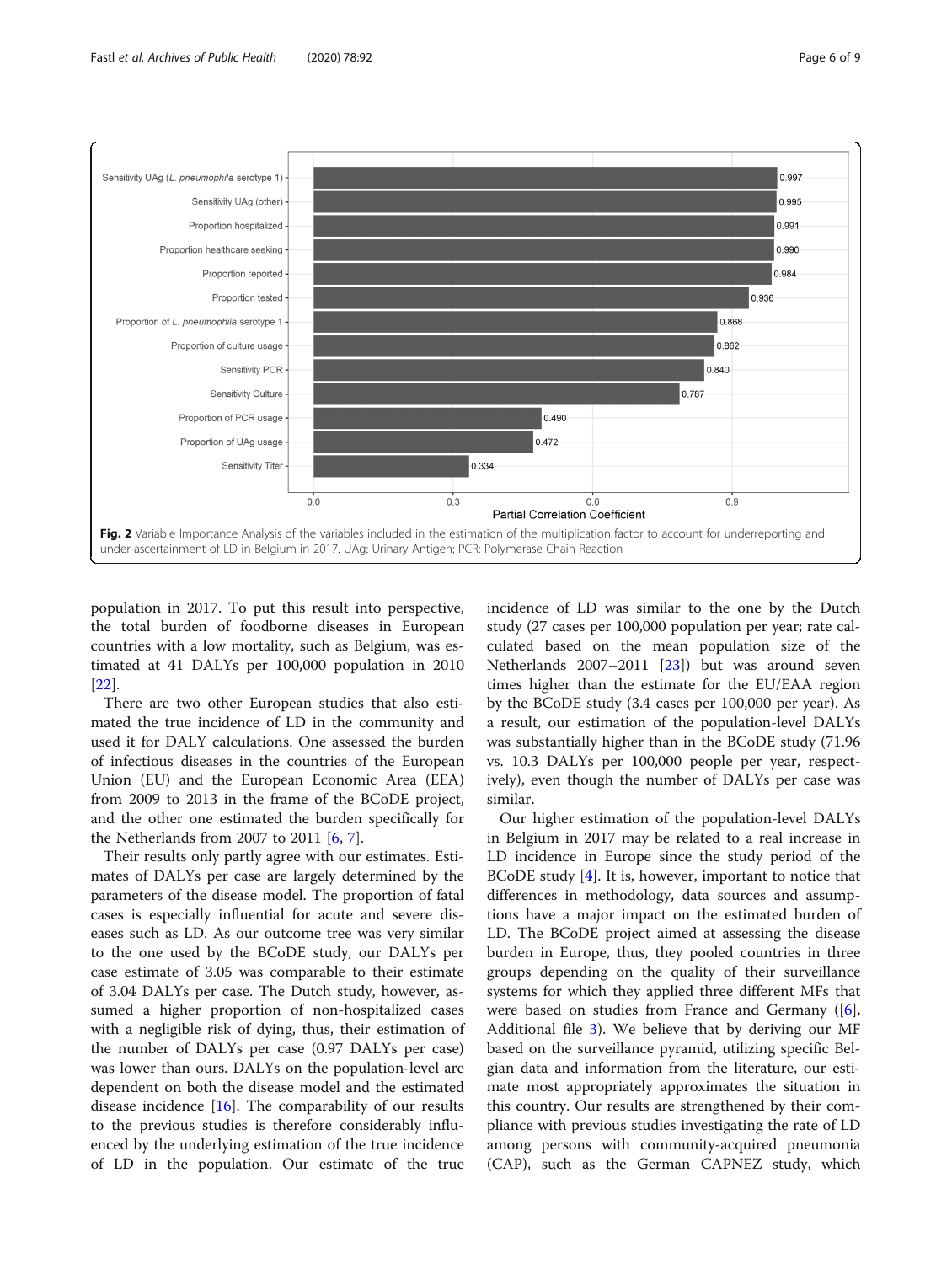<span id="page-6-0"></span>Nevertheless, our assessment of the true incidence of LD has several limitations.

First, one of the surveillance databases we accessed to ascertain the number of reported LD cases in 2017, the SL, does not include pneumonia in the definition of LD cases, but reports all patients who have been tested positive for Legionella spp., regardless of the symptoms. This may have led to an overestimation of the number of reported cases and, in turn, in the estimated true incidence of LD. However, given that pneumonia is included in the official case definition of LD by the EU [\[9](#page-7-0)], physicians usually only order a test for *Legionella* spp. if the patient presents with this symptom. Furthermore, only 16% of reported cases were solely reported by the SL and not by one of the two other surveillance databases (see Additional file [2\)](#page-7-0). Therefore, this limitation is not expected to have influenced the results greatly.

Second, in absence of more detailed information on the clinical picture of pneumonia patients in Belgium, we assumed that patients suffering from LD have the same chance of being tested for Legionella spp. as all patients hospitalized with bacterial pneumonia (see Additional file 1). While, in theory, pneumonia is the only clinical criterion for a LD diagnosis [\[9\]](#page-7-0), the testing rate among actual LD patients might still be higher than among bacterial pneumonia cases. This may have led to an overestimation of the incidence of LD at the community level, especially considering that this step contributed most to the overall estimated incidence (44% of overall MF).

Third, the HDD is an administrative tool built for financial purposes and does not collect data for epidemiological use. The diagnosis accuracy and the consistency in disease coding may therefore be questioned. Using this data to estimate the testing rate for Legionella spp. might have led to an over- or underestimation of the true incidence of LD.

Fourth, we assumed that all cases of LD reported to one of the Belgian surveillance databases were hospitalized. This hypothesis was supported by different Belgian experts (health inspectors, NRC) and by data from MN in Flanders but since the information was not available from all sources, it is possible that some of the reported LD cases were diagnosed outside of hospitals. In this case, the MF to account for cases not hospitalized may have been overestimated while the MF to adjust for cases not tested for Legionella spp. might have been too low, considering that the reimbursement of the UAg only applies to hospitals.

Finally, as we did not have information on the hospitalization rate among LD patients in Belgium, we used the rate defined in the outcome tree of the BCoDE project as an approximation even though it might not completely apply to the Belgian context.

The results of the variable importance analysis for the variables included in the estimation of the true incidence of LD indicated that the sensitivity of the UAg test, the proportion of hospitalized LD cases, the proportion of cases seeking medical help and the reporting completeness of diagnosed cases had the largest influence on the overall uncertainty of the total MF (see Fig. [2\)](#page-5-0). Future research should focus on these elements to reduce uncertainties and obtain more precise LD burden estimates.

The DALY calculation itself was strengthened by our usage of the outcome tree previously defined in the course of the BCoDE project, which we complemented with additional parameters from the disease model of the Dutch study. Furthermore, to validate the case fatality ratios defined in this outcome tree, which were highly influential on the burden estimation, we compared them to the Belgium-specific case fatality ratio we estimated for the years 2013 to 2016 based on LD surveillance and overall mortality data (see Table [1\)](#page-3-0). This validation constitutes another strength of the DALY calculation. A limitation was, however, that we applied the same disease durations and case fatality ratios to both genders and all age groups, even though in reality differences are to be expected. This might have led to an overestimation of the YLL.

Further research is necessary to overcome these data gaps as they may have an important impact on the final DALY estimations.

# Conclusion

This study was the first assessment of the true burden of LD in Belgium. We found LD to cause a substantial health burden in Belgium that is highly underestimated by existing surveillance systems that are based on laboratory confirmed cases. The differences between our results and the outcomes of the BCoDE study illustrate the impact of the used data sources and methodological approaches on the final estimates. Therefore, national burden of disease studies remain an essential complement to international studies.

# Supplementary information

Supplementary information accompanies this paper at [https://doi.org/10.](https://doi.org/10.1186/s13690-020-00470-7) [1186/s13690-020-00470-7](https://doi.org/10.1186/s13690-020-00470-7).

Additional file 1. Model input and description of the steps to account for the underestimation of the true incidence of Legionnaires' disease in Belgium, 2017.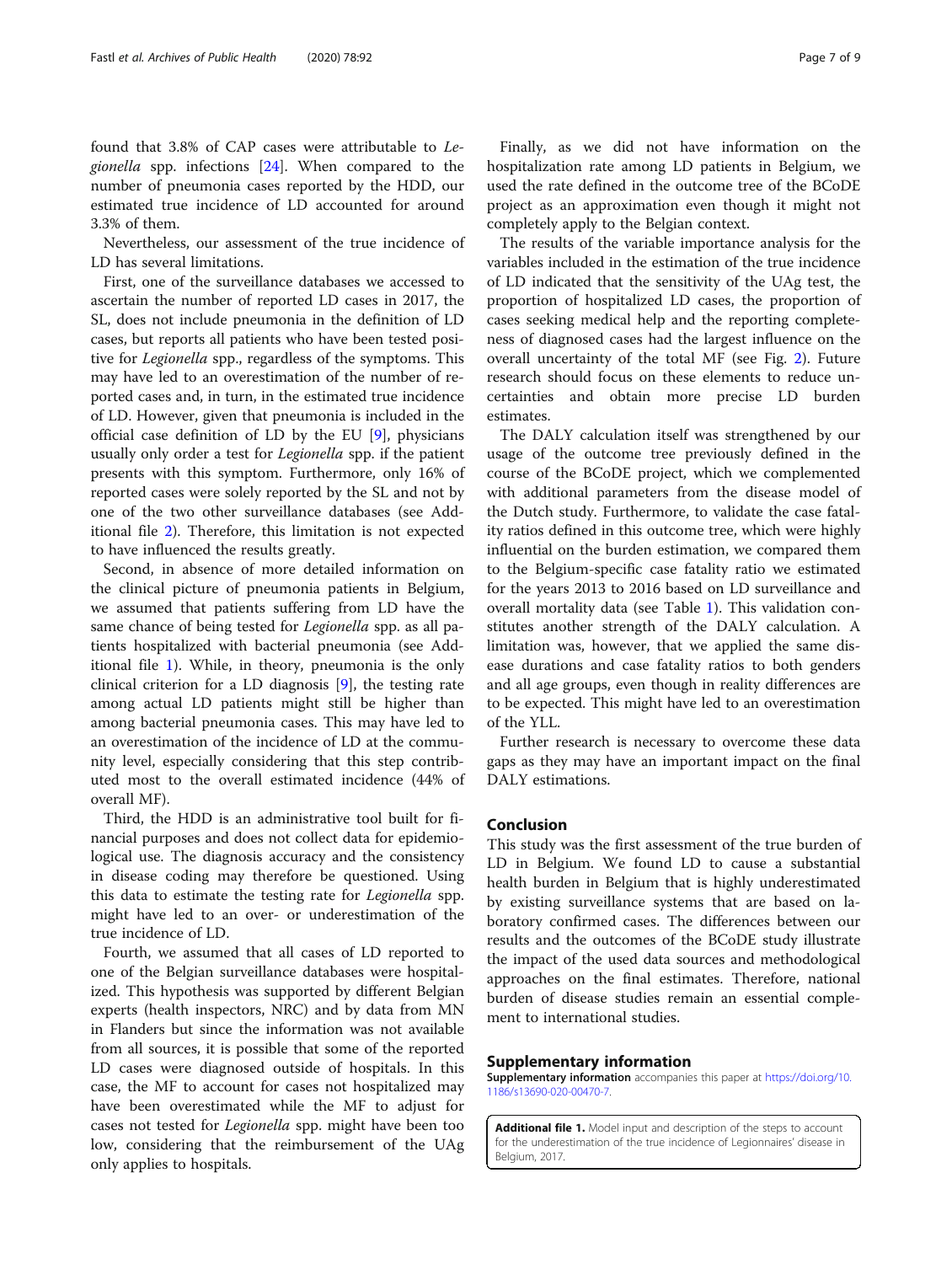<span id="page-7-0"></span>Additional file 2. Results of the Capture-Recapture Study.

Additional file 3. Additional information about the data sources used.

Additional file 4. Outcome tree for Legionnaires' disease in Belgium.

Additional file 5. R Script of the Monte Carlo simulations to account for uncertainty in the estimation of the true burden of Legionnaires' disease in Belgium, 2017.

#### **Abbreviations**

BCoDE study: Burden of Communicable Diseases in Europe study; CAP: Community-Acquired Pneumonia; CI: Confidence Interval; CRS: Capture-Recapture Study; DALYs: Disability-Adjusted Life Years; ECDC: European Centre for Disease Prevention and Control; EU: European Union; EEA: European Economic Area; HDD: Hospital Discharge Data; ICD: International Statistical Classification of Diseases and Related Health Problems; LD: Legionnaires' Disease; MF: Multiplication Factor; MN: Mandatory Notification; NIHDI: National Institute for Health and Disability Insurance; NRC: National Reference Centre; SL: Sentinel Laboratories; UA: Under-ascertainment; UAg: Urinary Antigen; UI: Uncertainty Interval; UR: Underreporting; WHO: World Health Organization; YLD: Years Lived with Disability; YLL: Years of Life Lost

#### Acknowledgements

This study was conducted within the framework of the Belgian Burden of Infectious Disease Study (BeBOID) and the Belgian National Burden of Disease Study (BeBOD), initiatives launched by Sciensano, the Belgian institute for health.

# Authors' contributions

Conceived the project: SJ, CF. Analyzed the data: CF, BD, AL, ML. Provided the data: VL, CS, RM, DP, CM. Drafted the manuscript: CF. Provided important input for choices regarding the estimation of the true incidence of LD and developing the final draft: All authors. All authors read and approved the final manuscript.

#### Funding

The author(s) received no specific funding for this work.

#### Availability of data and materials

The incidence, mortality and hospitalization data that were used in this study are considered third party data and are not publicly available. Data are however available from the authors upon reasonable request and with permission of the respective data provider.

The data that were used to calculate the multiplication factor (MF), the R script of the uncertainty estimation for the MF and the model input for the DALY calculation are displayed in the Additional files.

## Ethics approval and consent to participate

Not applicable.

#### Consent for publication

Not applicable.

#### Competing interests

The authors declare that they have no competing interests.

#### Author details

<sup>1</sup>Student of the Master of Science Program in Public Health, University of Southern Denmark, Esbjerg, Denmark. <sup>2</sup>Epidemiology of Infectious Diseases, Department of Epidemiology and Public Health, Sciensano, Sciensano, Rue J Wytsman 14, 1050 Brussels, Belgium. <sup>3</sup>Department of Veterinary Public Health and Food Safety, Ghent University, Merelbeke, Belgium. <sup>4</sup>Lifestyle and Chronic Diseases, Department of Epidemiology and Public Health, Sciensano, Brussels, Belgium. <sup>5</sup>Agency for Care and Health, Infection Prevention and Control, Flemish Community, Brussels, Belgium. <sup>6</sup>Agence pour une vie de qualité, Infection Prevention and Control, Wallonia, Charleroi, Belgium. <sup>7</sup> Common Community Commission, Infection Prevention and Control, Brussels, Belgium. <sup>8</sup>Vrije Universiteit Brussel, Universitair Ziekenhuis Brussel, National Reference Center for Legionella, Brussels, Belgium. <sup>9</sup>Laboratoire

Hospitalier Universitaire de Bruxelles (LHUB-ULB), National Reference Center for Legionella, Brussels, Belgium.

# Received: 3 February 2020 Accepted: 11 September 2020 Published online: 07 October 2020

## References

- 1. Yu VL, Stout JE. Community-acquired legionnaires disease: implications for Underdiagnosis and laboratory testing. Clin Infect Dis. 2008;46(9):1365–7.
- 2. Edelstein PH, Lück C. Legionella. Manual of Clinical Microbiology. 11th ed. Washington, DC: American Society of Microbiology; 2015.
- 3. Beauté J, The European Legionnaires' Disease Surveillance N. Legionnaires' disease in Europe, 2011 to 2015. Euro Surveill. 2017;22(27):30566.
- 4. European Centre for Disease Prevention and Control. Legionnaire's disease. Stockholm: ECDC; 2019.
- 5. Reller LB, Weinstein MP, Murdoch DR. Diagnosis of Legionella infection. Clin Infect Dis. 2003;36(1):64–9.
- 6. Cassini A, Colzani E, Pini A, Mangen M-JJ, Plass D, McDonald SA, et al. Impact of infectious diseases on population health using incidence-based disability-adjusted life years (DALYs): results from the Burden of Communicable Diseases in Europe study, European Union and European Economic Area countries, 2009 to 2013. Eurosurveillance. 2018;23(16):17- 00454.
- 7. van Lier A, McDonald SA, Bouwknegt M, group EPI, Kretzschmar ME, Havelaar AH, et al. Disease Burden of 32 Infectious Diseases in the Netherlands, 2007-2011. PLoS One. 2016;11(4):e0153106-e.
- 8. STATBEL. Population by place of residence, nationality (Belgian/ non-Belgian), marital status, age and gender Brussels: Statistics Belgium; 2019 [updated 5 Nov 2019. Available from: [https://bestat.statbel.fgov.be/bestat/](https://bestat.statbel.fgov.be/bestat/crosstable.xhtml?view=fc14c1ce-7361-4d42-a892-fce8e81a1b79) [crosstable.xhtml?view=fc14c1ce-7361-4d42-a892-fce8e81a1b79](https://bestat.statbel.fgov.be/bestat/crosstable.xhtml?view=fc14c1ce-7361-4d42-a892-fce8e81a1b79).
- 9. European Commission. Commission Implementing Decision (EU) 2018/945 of 22 June 2018 on the communicable diseases and related special health issues to be covered by epidemiological surveillance as well as relevant case definitions (Text with EEA relevance.), Official Journal of the European Union; 2018. p. L 170.
- 10. Jacquinet S, Denis O, Soares FV, Schirvel C. Legionnaires' disease: overview of the situation concerning notification in Wallonia (Belgium) in 2012, a retrospective descriptive study based on a capture-recapture method. Arch Public Health. 2015;73(1):2.
- 11. Berger N, Muyldermans G, Dupont Y, Quoilin S. Assessing the sensitivity and representativeness of the Belgian sentinel network of laboratories using test reimbursement data. Arch Public Health. 2016;74(1):29.
- 12. Muyldermans G, Litzroth A, Ducoffre G, Quoilin S, Medical-Technical AB. Establishment and reinforcement of the national reference centers for human microbiology in Belgium. Arch Public Health. 2012;70(1):16.
- 13. Gibbons CL, Mangen M-JJ, Plass D, Havelaar AH, Brooke RJ, Kramarz P, et al. Measuring underreporting and under-ascertainment in infectious disease datasets: a comparison of methods. BMC Public Health. 2014;14(1):147.
- 14. Devleesschauwer B, Havelaar AH, Maertens de Noordhout C, Haagsma JA, Praet N, Dorny P, et al. Calculating disability-adjusted life years to quantify burden of disease. Int J Public Health. 2014;59(3):565–9.
- 15. Global Burden of Disease Collaborative Network. Global Burden of Disease Study 2017 (GBD 2017) Reference Life Table. Seattle: Institute for Health Metrics and Evaluation (IHME); 2018.
- 16. Devleesschauwer B, Havelaar AH, Maertens de Noordhout C, Haagsma JA, Praet N, Dorny P, et al. DALY calculation in practice: a stepwise approach. Int J Public Health. 2014;59(3):571–4.
- 17. Mangen M-JJ, Plass D, Havelaar AH, Gibbons CL, Cassini A, Mühlberger N, et al. The pathogen- and incidence-based DALY approach: an appropriated methodology for estimating the burden of infectious diseases. PLoS One. 2013;8(11):e79740.
- 18. European Centre for Disease Prevention and Control. ECDC BCoDE toolkit [software application]. Stockholm; 2019. [https://ecdc.europa.eu/en/toolkit](https://ecdc.europa.eu/en/toolkit-application-calculate-dalys)[application-calculate-dalys](https://ecdc.europa.eu/en/toolkit-application-calculate-dalys).
- 19. R Core Team. R: A language and environment for statistical computing. Vienna: R Foundation for statistical Computing; 2019.
- 20. Vázquez-Martínez ER, García-Gómez E, Camacho-Arroyo I, González-Pedrajo B. Sexual dimorphism in bacterial infections. Biol Sex Differ. 2018;9(1):27.
- 21. Falagas ME, Mourtzoukou EG, Vardakas KZ. Sex differences in the incidence and severity of respiratory tract infections. Respir Med. 2007;101(9):1845–63.